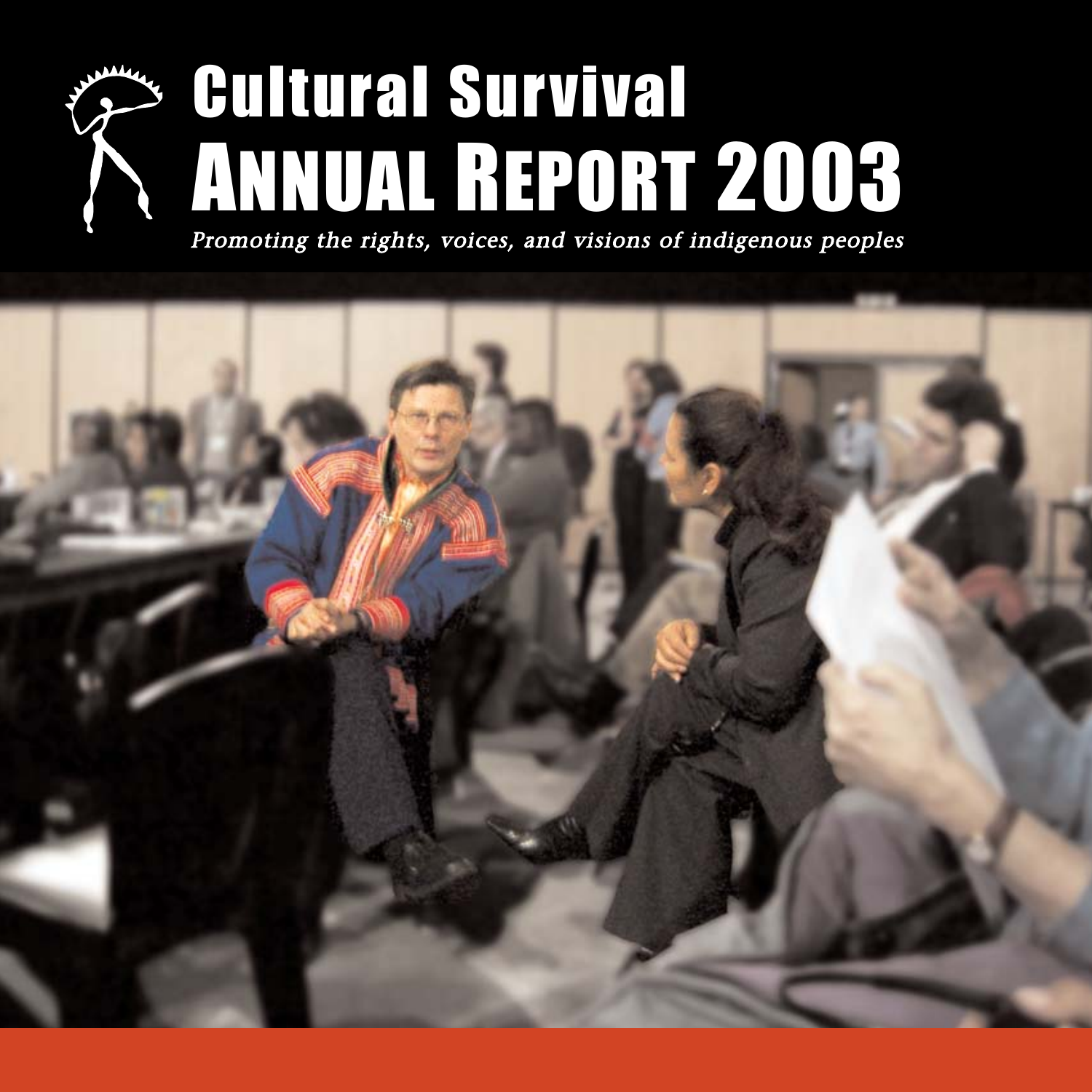#### **ANNUAL REPORT 2003**

#### **TABLE OF CONTENTS**

#### **Indigenous Empowerment**

- 2 Indigenous Action Network, Ethnosphere, Cultural Survival Law Initiative
- 3-5 Special Projects

#### **Education and Outreach**

- 6 Secondary Schools Program, Cultural Survival Bazaar
- 7 Intern Program

#### **Research and Publications**

- 8 *Cultural Survival Quarterly*
- 9 *Cultural Survival Voices*, *Weekly Indigenous News*
- 10 Cultural Survival Donors
- 11 Board Members and Staff
- 12 Financial Report

#### Cover

Ole Henrik Magga, chairman of the United Nations Permanent Forum on Indigenous Issues, at the World Summit on the Information Society in Geneva, Switzerland

Photo © J. Brown

© Cultural Survival, Inc 2004 www.cs.org

# Indigenous Action Network

This new online network matches indigenous people or groups that have requested assistance with experts or others who have specialized skills that meet their needs. The pilot version of this network is being tested with 400 participants.

## Ethnosphere

Ethnosphere is a web-based service that provides indigenous people, activists, and scholars with online information regarding indigenous rights, organized by region and issue. Dozens of international and local indigenous partner organizations were involved in the planning for Ethnosphere, which was developed with seed funding from the National Geographic Society.

## Cultural Survival Law Initiative

The Law Initiative, which was launched in May 2003, provides legal research and support to indigenous groups and coalitions including the Indigenous Caucus of the OAS Working Group to Prepare the Draft American Declaration on the Rights of Indigenous Peoples.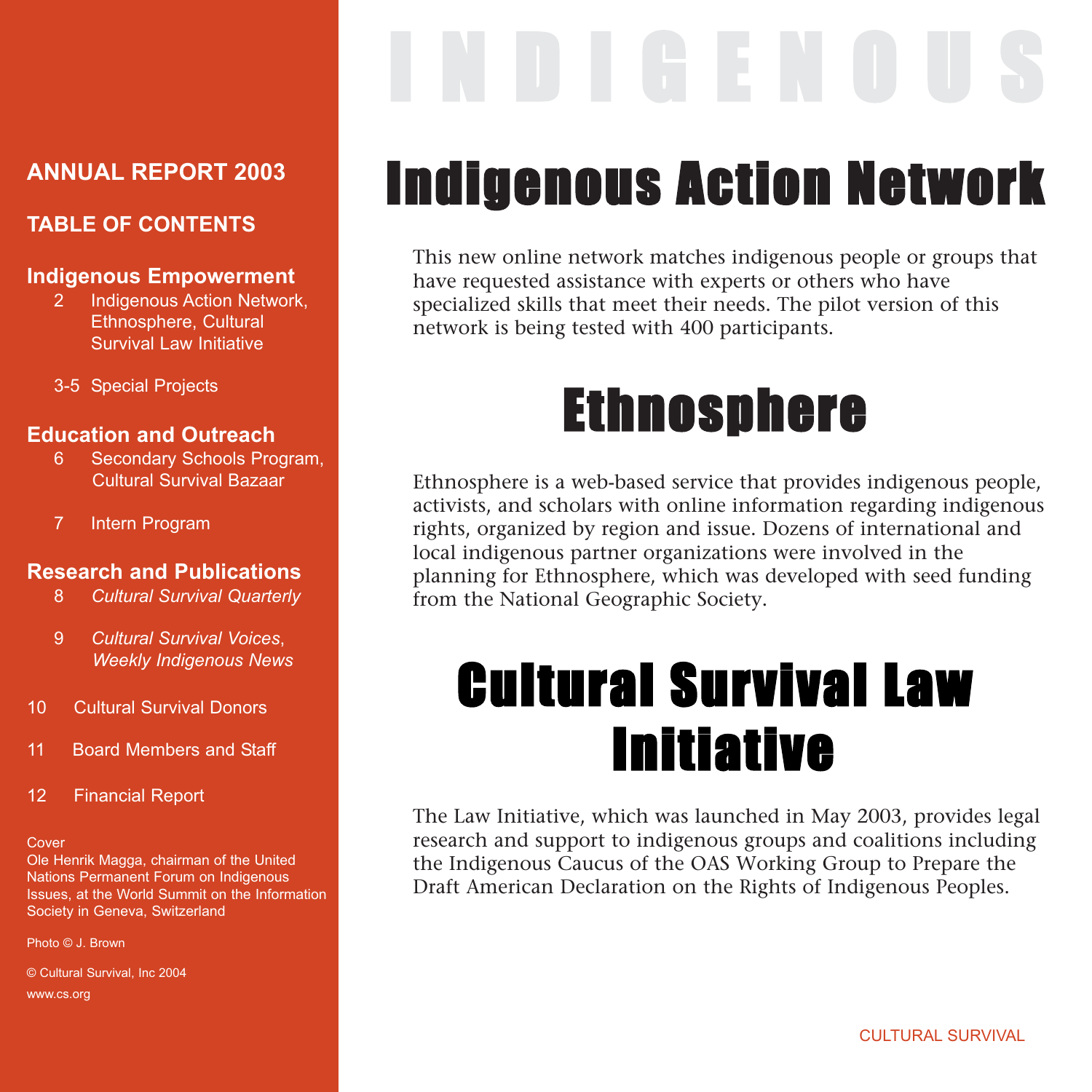# Cultural Survival Special Projects E M P O W E R M E N T

Cultural Survival provides organizational and administrative support, and acts as a fiscal sponsor to small, independent initiatives that assist indigenous groups to build effective organizations, manage natural resources, preserve their languages and art forms, and become economically independent.

#### Special Projects in FY03:

#### Black Mesa Weavers for Life and Land - USA

The Black Mesa Weavers for Life and Land betters the economic and social conditions of the Black Mesa Diné (Navajo) by preserving traditional lifeways based on sheep herding and the sale of wool and weavings. In addition to receiving fair prices for their products, the Black Mesa Weavers have received grants to develop solar-powered wells as a source of sustainable energy.

#### Center for Andean Ethnomusicology - Peru

The Center for Andean Ethnomusicology documents, preserves, and disseminates Andean music traditions. It engages in ethnographic research and audiovisual documentation of Andean music, dances, and festivals; maintains an audiovisual ethnographic archive; and disseminates results through diverse media.

special projects continued on page 4



Xavante Wara Archive Project coordinator, Hiparidi Top'tiro, discussing his project with Cultural Survival President, David Maybury-Lewis.

Photo © J. Brown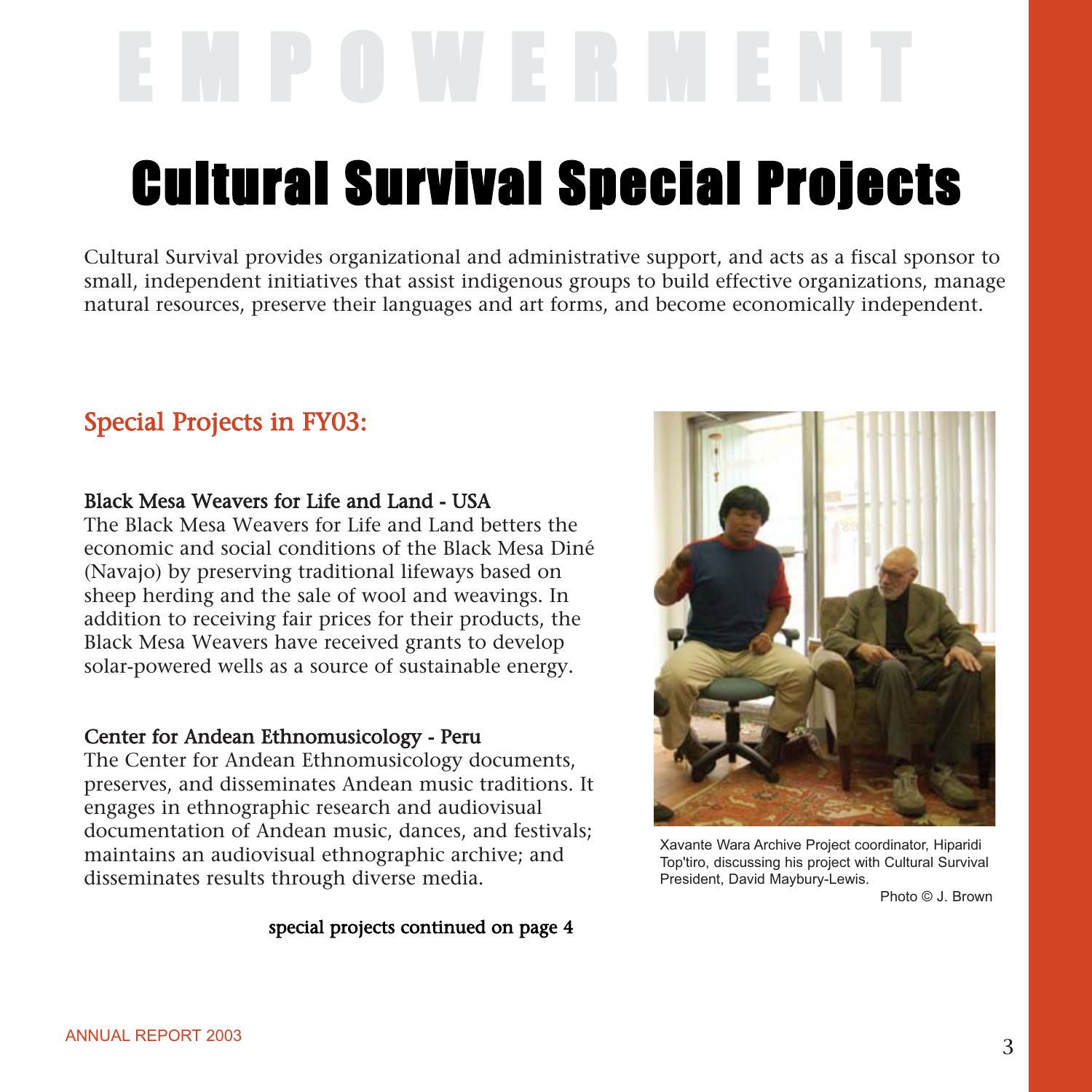#### continued from page 3 Special Projects in FY03:

#### Center for Traditional Textiles of Cusco - Peru

The Center for Traditional Textiles of Cusco was established to help revive and preserve Peruvian Inca textiles. The Center, located in the village of Chinchero, purchases textiles to encourage talented weavers to continue weaving while earning money to support their families. It became an independent non-governmental organization in 2003.

#### Djenné Project - Mali

The Djenné Project aids indigenous people living downstream from the proposed Talo Dam Project to become active partners in the dam planning process. A study by Cultural Survival and Clark University experts on large dams helped persuade the government of Mali and the African Development Bank to redesign the dam to improve water managment.

#### Efe Medical Project - Democratic Republic of Congo

The Efe Medical Project funds a medical dispensary for indigneous people living in the Ituri forest.

#### Ersari Turkmen Weaving Project - Pakistan

The Ersari Turkmen Weaving Project benefits Turkmen refugees from Afghanistan living in Pakistan. This project keeps alive the vegetable dying, hand-spinning, and weaving traditions of the Ersari Turkmen, and channels the proceeds from rug sales into educational programs for the Ersari people.

#### Huichol Project - Mexico

The Huichol Project is dedicated to promoting and supporting the Huichol People and other Native Peoples of Mexico. The project provides clean drinking water, runs workshops on traditional medicine, and publishes a magazine written by indigenous people.

#### Ituri Forest Peoples Fund - Democratic Republic of Congo

The Ituri Forest Peoples Fund enables the Efe and Lese people to provide their children with basic literacy, and ensures the availability of health care services through the building of a school and a health care clinic.

#### Kasiisi/Kanyawara School Building Project - Uganda

The Kasiisi/Kanyawara School Building Project provides education for subsistence farming families living around Kibale National Park.

#### One Sky Productions - USA

One Sky Productions promotes indigenous expression through video, film, and multi-media technology. In addition to providing equipment and training, One Sky Productions helps indigenous filmmakers edit and produce their own films and share them with audiences in their own societies, the indigenous community-at-large, and the outside world.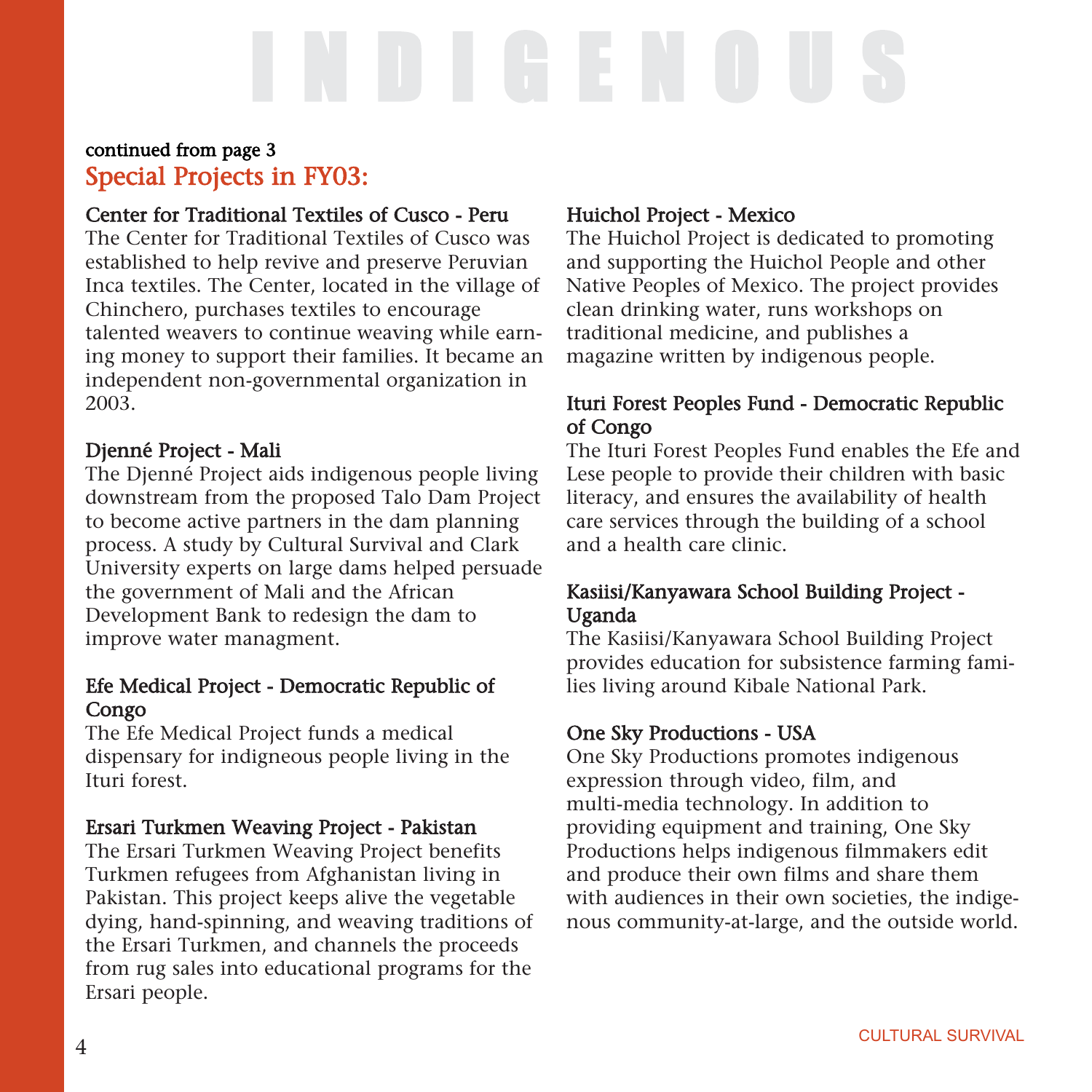# E M P O W E R M E N T

#### Peoples of Mpimbwe Fund - Tanzania

The Peoples of Mpimbwe Fund was started in 2003 to help the indigenous people living in the Mpimbwe region adjust to contemporary challenges while protecting their traditional ways of life and culture. The fund has purchased a milling machine and has established a bee-keepers project that will bring capital to the region.

#### Philippine TAFT Project - Philippines

The Philippine TAFT Project, developed by Higaonon leaders, moves Higaonon families into reforested areas to nurture and protect the seedlings, thereby "planting people to raise trees." It became an independent non-governmental organization in 2003.

#### Pumé Project - Venezuela

The Pumé Project is aiding the Pumé people to obtain legal ownership of their land.

#### Sna Jtz'ibajom, Chiapas Writers' Cooperative - Mexico

Sna Jtz'ibajom (House of Writers) is a Tzotzil-Tzeltal Mayan cultural cooperative in Chiapas that uses language, literature, theater, radio, puppets, photography, and a bilingual anthology of folktales to give voice to traditional Mayan beliefs and customs. It became an independent non-governmental organization in 2003.

#### Tibet Project - Nepal and Tibet

The Tibet Project generates funds through the production and sale of traditional and contemporary Tibetan carpets woven in Nepal.

The funds are used to support education, reforestation, and other projects that benefit Tibetan communities in Tibet, India, Nepal, and the United States.

#### Totem Peoples Preservation Project - Mongolia and Russia

The Totem Peoples Preservation Project of Siberia and Mongolia works to ensure the survival of indigenous reindeer herders whose cultures are linked with totem animals. This project is helping the Dukha of northern Mongolia improve animal husbandry, establish the Lake Baikal and Sayan Mountains International Peace Park, and promote collaboration between totem peoples and other indigenous groups.

#### Wangurri Garden Project - Australia

The Wangurri Garden Project establishes fruit and vegetable gardens to support the movement of Aborigines back to their homeland, alleviate the need for them to return to central communities for provisions, and ease the adjustment to bush life. This project was adopted by the Australian government in 2003.

#### Xavante Wara Archive Project - Brazil

The Xavante Wara Archive Project is a collection of writings, films, documents, and studies that are being collected by the Xavante for use by their community.

#### Xavante Education Fund - Brazil

The Xavante Education Fund is paying for the medical training of a Xavante leader who will return to his village to provide health care.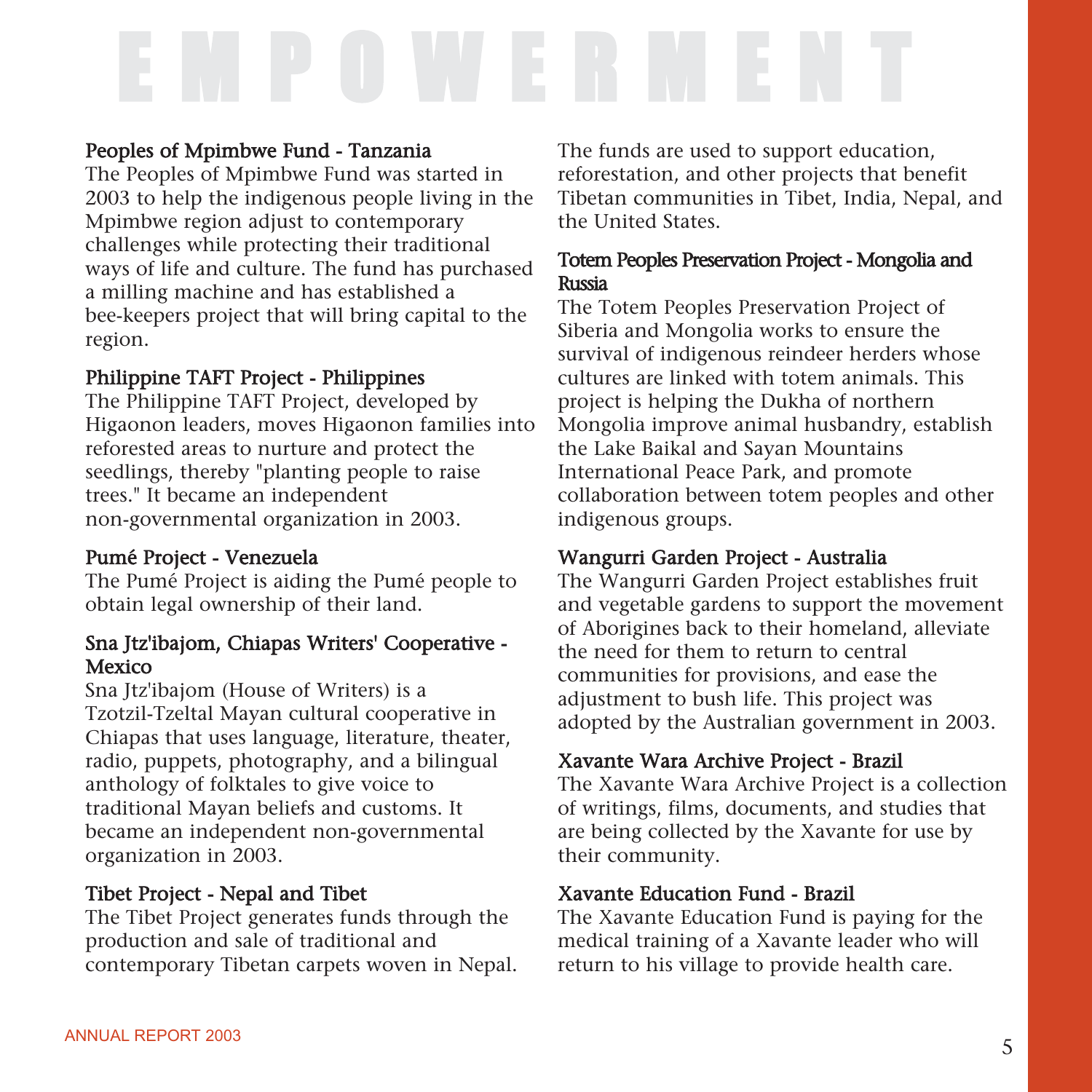# Secondary Schools Program



Geraldo Yanomami talks with Roberta Pinto, a student from Hudson High School. Photo © J. Brown

- This year the program developed a new curriculum resource packet: Maasai Culture, Colonization, and Change. Nearly 30 teachers were trained to teach the curriculum using debate and small group discussion activities. The curriculum is now being used in more than 60 classrooms.
- Ledama Olekina of the Maasai, who helped develop the Maasai curriculum, conducted three in-school events. As a result of this cultural exchange, Martha's Vineyard students collected and donated more than 1,500 books to the Maasai Education Discovery Library in Kenya.
- Over 50 teachers use the curriculum resource Indigenous Peoples of the Rainforest to introduce students to rainforest geography, people, and environments, and to the concepts of biological and cultural diversity.
- Three Brazilian Yanomami teachers worked with Boston-area high school teachers and students to raise money for computers that will help the Yanomami develop Yanamami language curriculum.

## Cultural Survival Bazaar

*"These bazaars are so important because they support the bigger work of Cultural Survival. They are an opportunity for people to see the artistic creativity of people all around the world…it's a huge panorama of different art forms. It's just a feast."* 

Pamela Rosi, an anthropology lecturer at Bridgewater State College and Bazaar vendor of Zapotec carpets from Mexico

- The Winter Bazaar set a new attendance record of more than 8,000 customers and participants
- 1,500 people attended the third annual Summer Bazaar held in August in Tiverton, Rhode Island.
- 1,000 people visited the Cultural Survival sales booths at the American Anthropological Association annual conference in Chicago.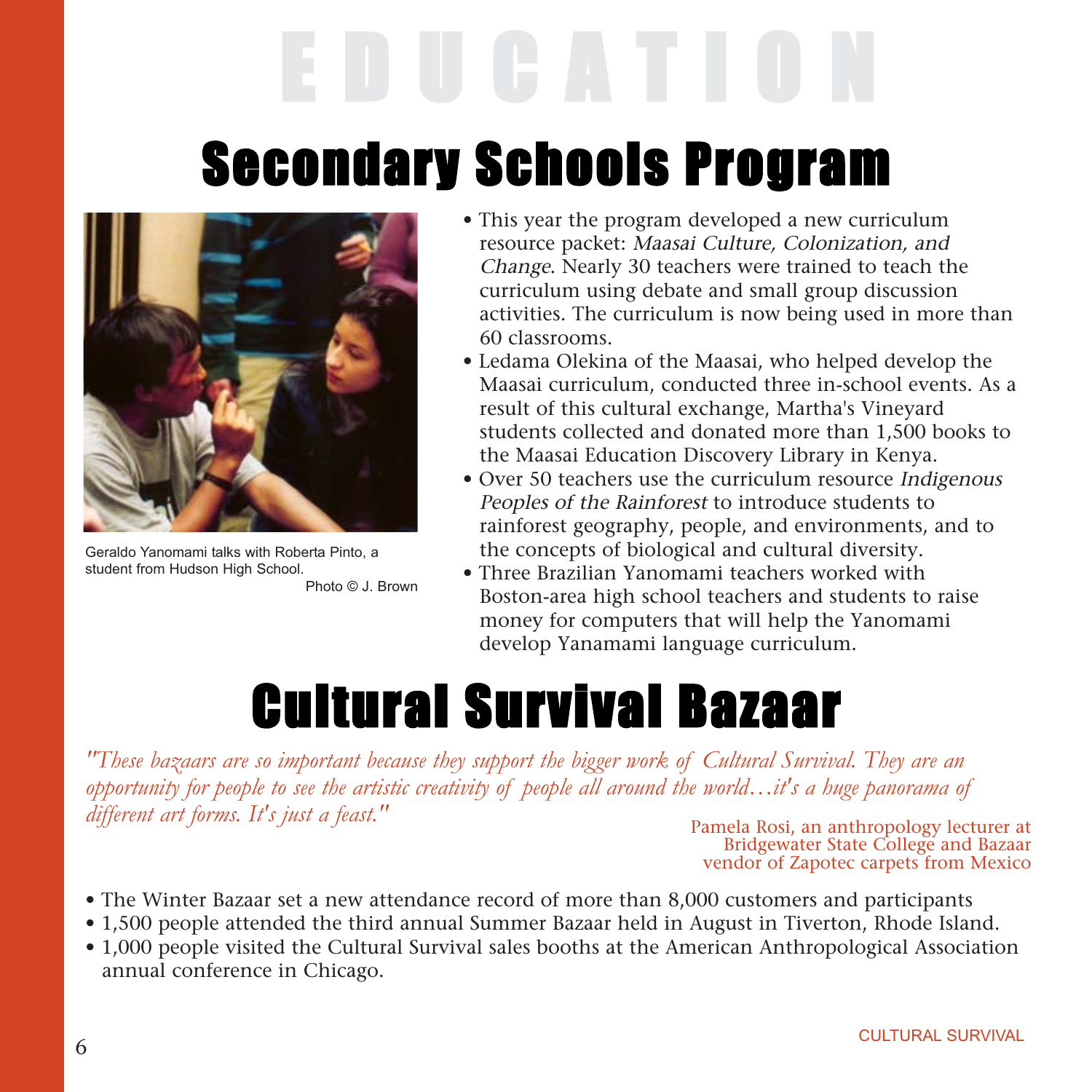## Intern Program

*"Being an intern at Cultural Survival has allowed me to explore practical anthropology and the workings of a non-profit on a day to day basis. My awareness of the issues that many indigenous peoples face has grown and helped me to see what actions can be taken to address their struggle for rights."* 



**Above:** Sandeep Kindo leads interns in dance at Cultural Survival's summer Bazaar. **Below:** Interns take a break after painting a barn for SHARE (Strengthening Haudenosaunee-American Relations through Education).

Sarah Albrecht, an anthropology graduate of Kansas State University and Cultural Survival intern

- In 2003, Cultural Survival hosted 62 interns, seven of whom were from overseas institutions. Forty-seven were undergraduates, six were graduate students, and two were high school students.
- Together these interns provided Cultural Survival with \$86,590 in free labor, working a total of more than 8,000 hours.
- More than 30 speakers participated in the intern lunch series held weekly at Cultural Survival.



Photos © R. Coderre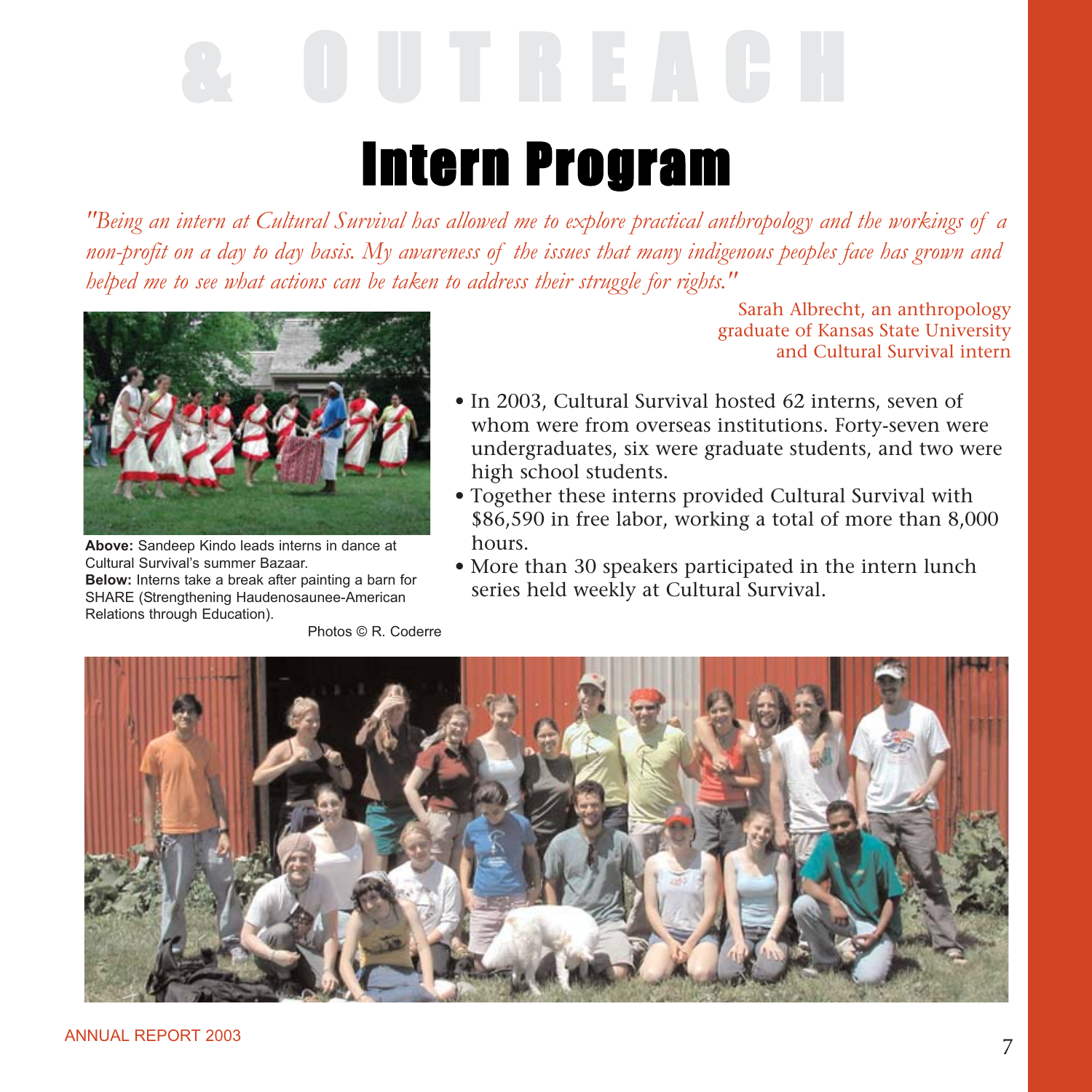# Cultural Survival Quarterly

- 21,980 copies of Cultural Survival Quarterly were distributed in FY 2003.
- Portions of the spring 2003 issue on reindeer herders in Siberia were translated into Russian and distributed to indigenous communities in southern Siberia.
- Cultural Survival increased the number of indigenous writers contributing to each issue. Sixty-five percent of articles in the fall 2003 issue were from indigenous contributors.



#### Upcoming issues:

- Spring 2004: Protected Areas, guest edited by Fergus MacKay of The Forest Peoples Programme
- Summer 2004: Indigenous Health in the Rainforest, guest edited by Robbie Ali of the Harvard School of Public Health
- Fall 2004: The Past Decade in Indigenous Rights, guest edited by Kenneth Deer, editor of The Eastern Door newspaper
- Winter 2005: Indigenous Women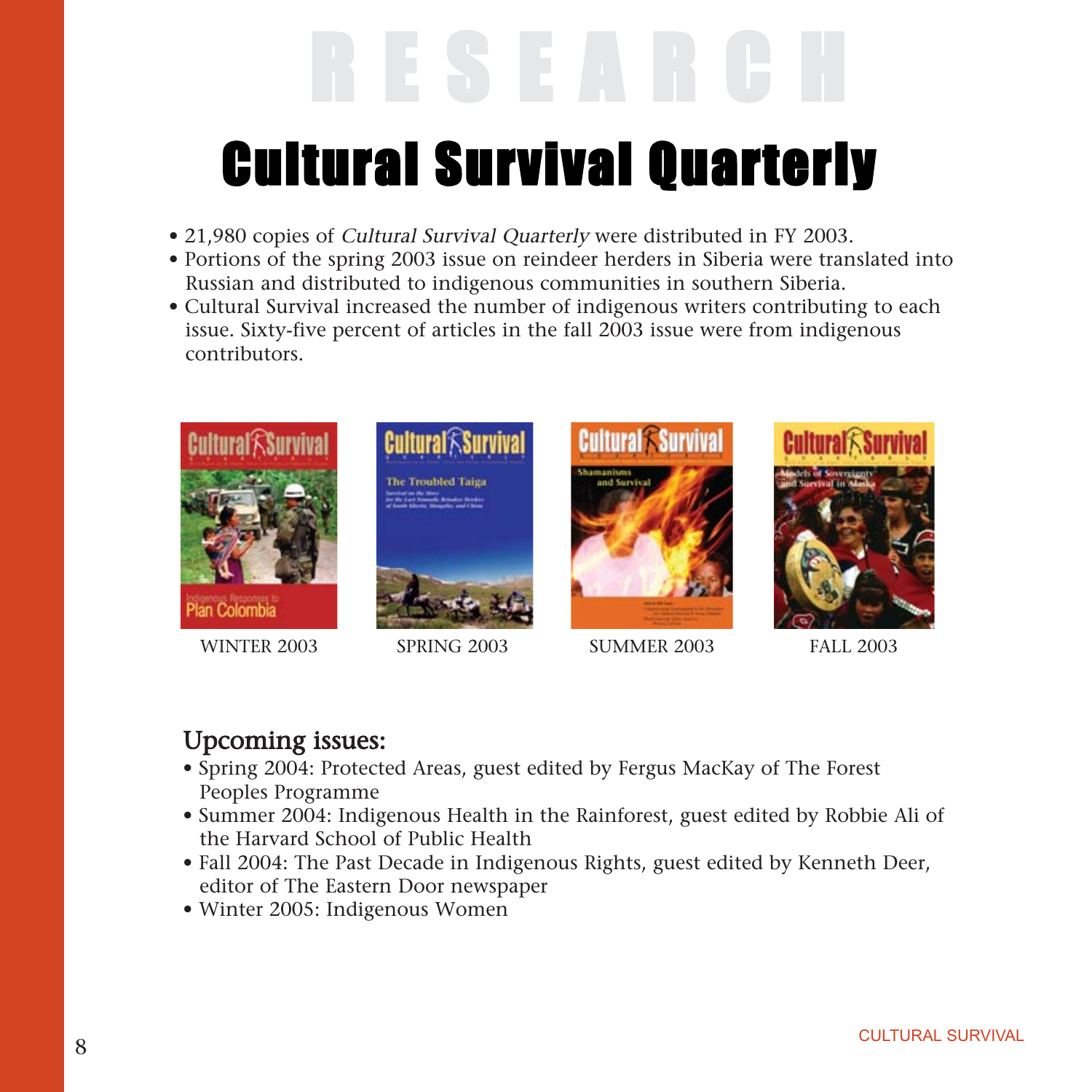Cultural Survival Voices

- 40,000 copies of Cultural Survival Voices, a bi-annual newspaper, were distributed to high school and college students in the United States and abroad.
- This year's issues focused on indigenous peoples of Mali and the Xavante of Brazil. The majority of the articles were written by indigenous authors.





SPRING 2003 FALL 2003

# Weekly Indigenous News



ONLINE WEEKLY NEWS WEBSITE

*"I believe the Weekly Indigenous News is a great service to indigenous peoples. At the World Bank, my colleagues and I are regular readers and users of the Weekly News."* 

> Mr. Navin Rai Indigenous Peoples Coordinator The World Bank

- In the past year the Weekly Indigenous News had more than 360,000 visits.
- Weekly Indigenous News stories are sent to 1,000 subscribers via e-mail.
- A link to the Weekly Indigenous News appears on the Websites of our media partners NationalGeographic.com, DevelopmentGateway.org, and OneWorld.net.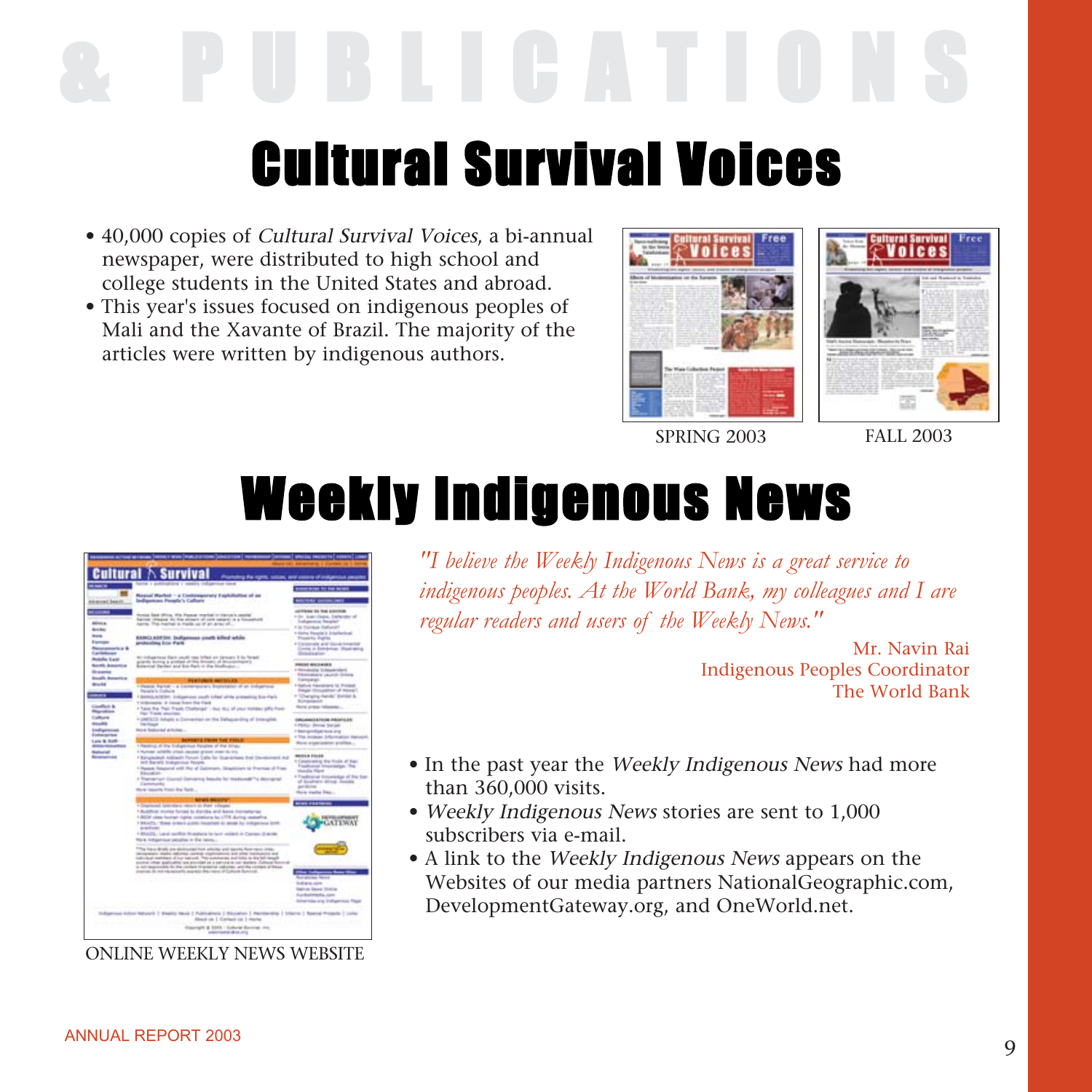# C U L T U R A L S U R V I V A L D O N O R S

#### Membership

Cultural Survival's 3,000 members from over 150 countries form a community of individuals and organizations concerned with the rights of indigenous peoples. Members include indigenous people, anthropologists, professors, researchers, college students, activists, and interested members of the public. Over the past year Cultural Survival strengthened ties to indigenous organizations around the world through the compilation of an indigenous organizations database.

#### Funders

#### Foundations and Corporations

The Charlotte Forsythe Fund, a fund of the Headwaters Fund The Cottonwood Foundation - Wangurri Garden Project Jessie Smith Noyes Foundation - Black Mesa Weavers for Life and Land JRS Dryfoos Charitable Lead Trust - Robert Dryfoos - Huichol Project Lippincott Foundation of the Peace Development Fund The Middle Passage Foundation The National Geographic Society Nordlys Foundation, Inc. - Totem Peoples Preservation Project and CS The Plus Valia Foundation - Xavante Education Fund Roy A. Hunt Foundation - Torrence Hunt Taos Center for South West Wool Traditions - Black Mesa Weavers for Life and Land

#### Benefactors\*

Janet Ameen - Black Mesa Weavers for Life and Land Todd Anderson Anonymous Steven Berbeco - Yanomami Skip M. Brittenham Alicia J. Campi - Totem Peoples Preservation Project The Estate of Maria Chabot J. Bart Culver Robert Dryfoos - Huichol Project Sarah Fuller

Laura R. Graham - Xavante Education Fund Tom Greytak - Black Mesa Weavers for Life and Land Torrence Hunt Jean E. Jackson Greg James Richard F. Leman Cameron MacCauley David and Pia Maybury-Lewis Constance McAninch - Totem Peoples Preservation Project Nancy S. Nordhoff Dr. Achola Pala Okeyo Jerome and Janet Regier Carol Richards - Ituri Forest Peoples Fund Barbara Rogoff Elizabeth Ross - Kasiisi/Kanyawara School Building Project Ellen Sarkisian - Kasiisi/Kanyawara School Building Project Glenn Schiavo Rajeev Shah Peter L. Sheldon Kristina L. Simmons and Michael Sheridan Irene M. Staehelin Gerrit Stover Christopher Walter John T. Watson Philip Young

\* Donors who gave \$1000+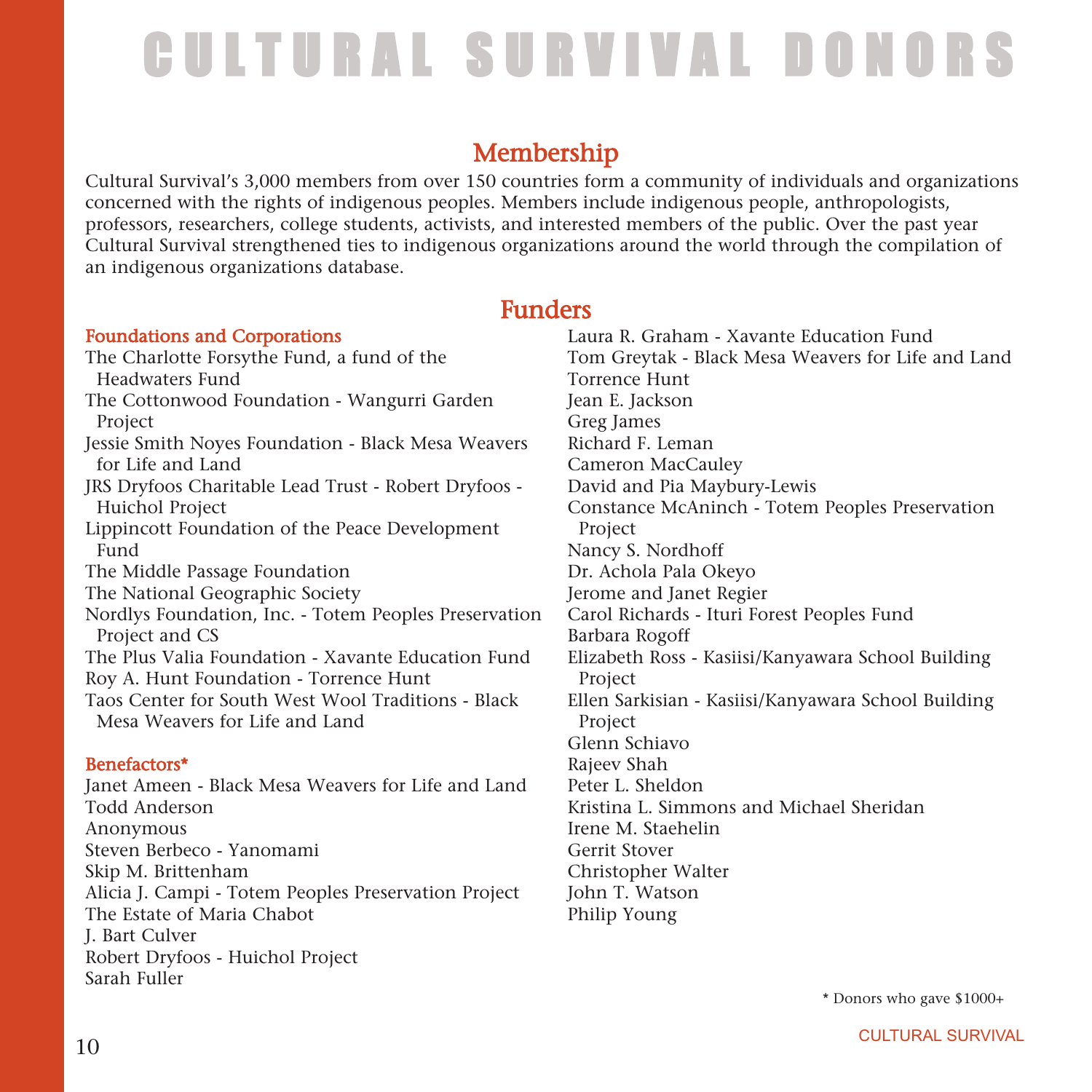# B O A R D M E M B E R S A N D S T A F F

#### Board of Directors

President and Founder, David Maybury-Lewis Chairman of the Board, Ranganath Nayak Clerk, Sarah Fuller Treasurer, Richard M. Lee

S. James Anaya Monique Borgerhoff-Mulder Wade Davis Elizabeth Grady James Howe Jean Jackson Cecelia Lenk Katy Moran Achola Pala Okeyo Chris Rainier Mary Anne Saul George Turnbull Christopher Walter Rosita Worl

#### **Staff**

Jamie Brown, Website Development and IT Specialist Mark Camp, Director of Operations Sofia Flynn, Accounting Sarah Hay, Publications Distribution and Advertising Coordinator Sara Johnson-Steffey, Grants Coordinator Sandeep Kindo, Coordinator of the Cultural Survival Law Initiative Ellen L. Lutz, Executive Director Zivile Maciukaite, Asia Research Lisa Matthews, Secondary Schools Program Coordinator Pia Maybury-Lewis, Intern Program and Bazaar Coordinator Ian S. McIntosh, Senior Editor Agnes Portaleweska, Membership Coordinator Tara Tidwell, Cultural Survival Quarterly Managing Editor Kate O'Mara, Weekly Indigenous News Editor James Williams, Special Projects Manager